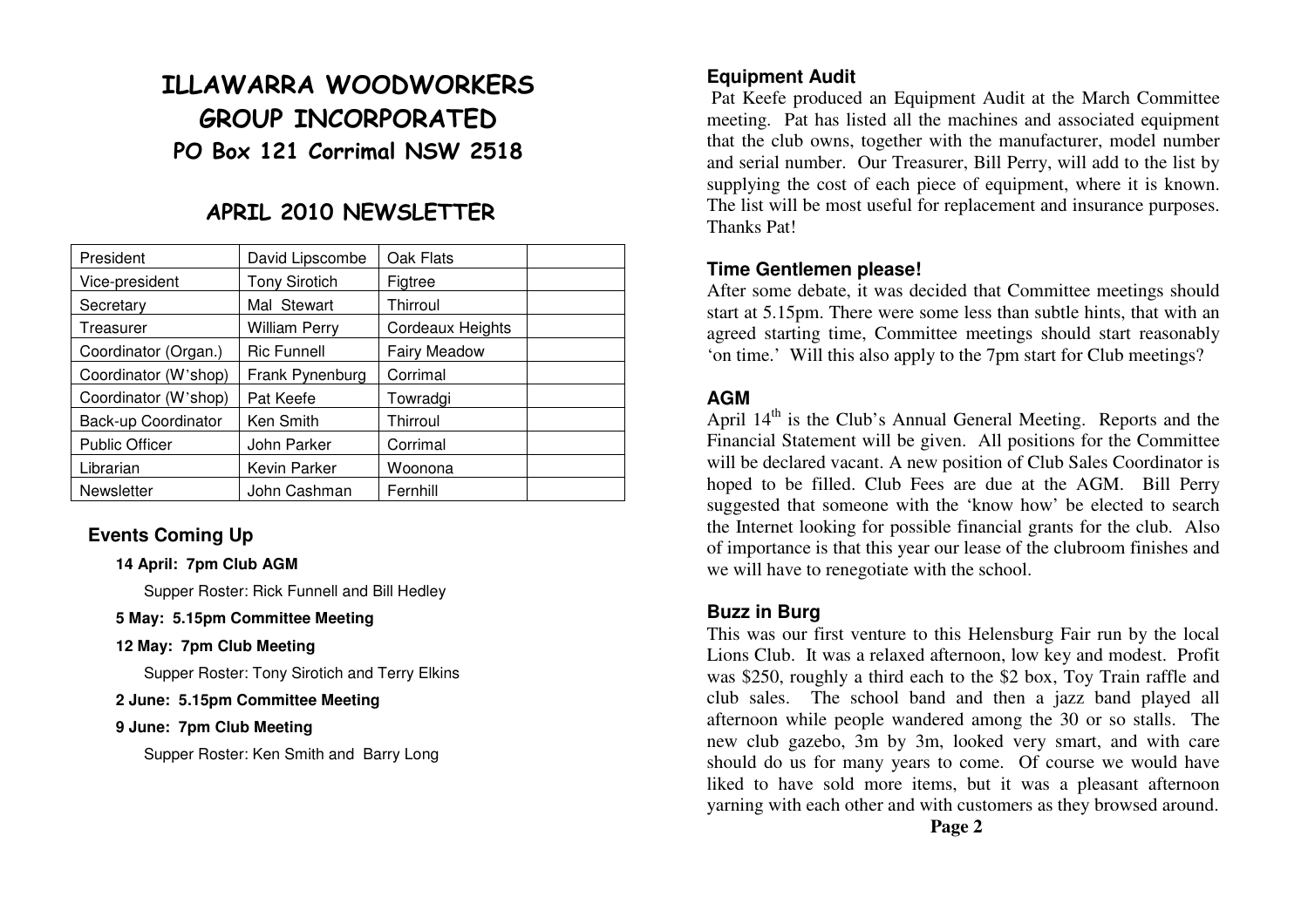# **Congratulations**

.

 To Bill Headley and Tony Hancox who both won prizes in the woodworking section at the Dapto Show earlier this year

# **River Red Gum**

 Timber aficiondas with foresight have been snapping up fine river red gum furniture as the vibrant timber rapidly gains in popularity and value.

 A visionary partnership between a sawmiller and a furniture maker Barham in the Riverina is turning the once humble river red gum timber into highly prized works of furniture.

 The owner of Bonum Sawmills, Gavin Rowe, and furniture maker Glen Gray joined forces to promote locally grown river red gum (*Eucalyptus camaldulensis*) at the high end of the furniture market

'Not long ago red gum was only used for sleepers, garden landscaping and fence posts. But now it is recognized as a high grade furniture timber in both Australia and internationally,' Glen said.

State Forests of NSW *The Bush Telegraph*

# **Thirroul Seaside Festival.**

 The report on our stall at the Thirroul festival, in two new locations will appear later as this Newsletter had to go to the printers early.

# **OOPS!**

 Bob had a lot of work ahead of him so decided to hire a part time helper. " Your first job will be to sweep up the sawdust," he said, handing him a broom.

 " Look, I'm practically a university graduate," the young man protested.

" No problem, I'll show you how to do it," Bob replied.



#### **John Totenhofer**

There used to be a nice fruit shop in Balgownie. We would sometimes walk up there, the back way. There were a couple of big houses going up where little old miner's homes had been. There was also a small house on a small block slowly going up looking interesting and different. 'Maybe an architect,' we said to each other. It was a pleasant surprise to find that it was the home of John and Jedda Totenhofer and 12 year old Simon. And the home is indeed interesting and different.

The double garage is on the street (It's been completely taken over as the workshop) then there is a small garden, which has lots of interesting follies of wood, stones and glass, and then stairs to a deck. There are three decks, one above the garage and two at different levels on the house. Inside there is a large open area, kitchen, dining room and lounge room combined, glass walls facing north and understated wood paneling. This large room feels Scandinavian, clean, neat, restful and without ostentation. An open stairway made from recycled timber catches the eye. It takes three turns and leads to the bedrooms. It has 1.5m platforms at these turns, useful for sitting on, putting things down on, whatever. Gradually the furniture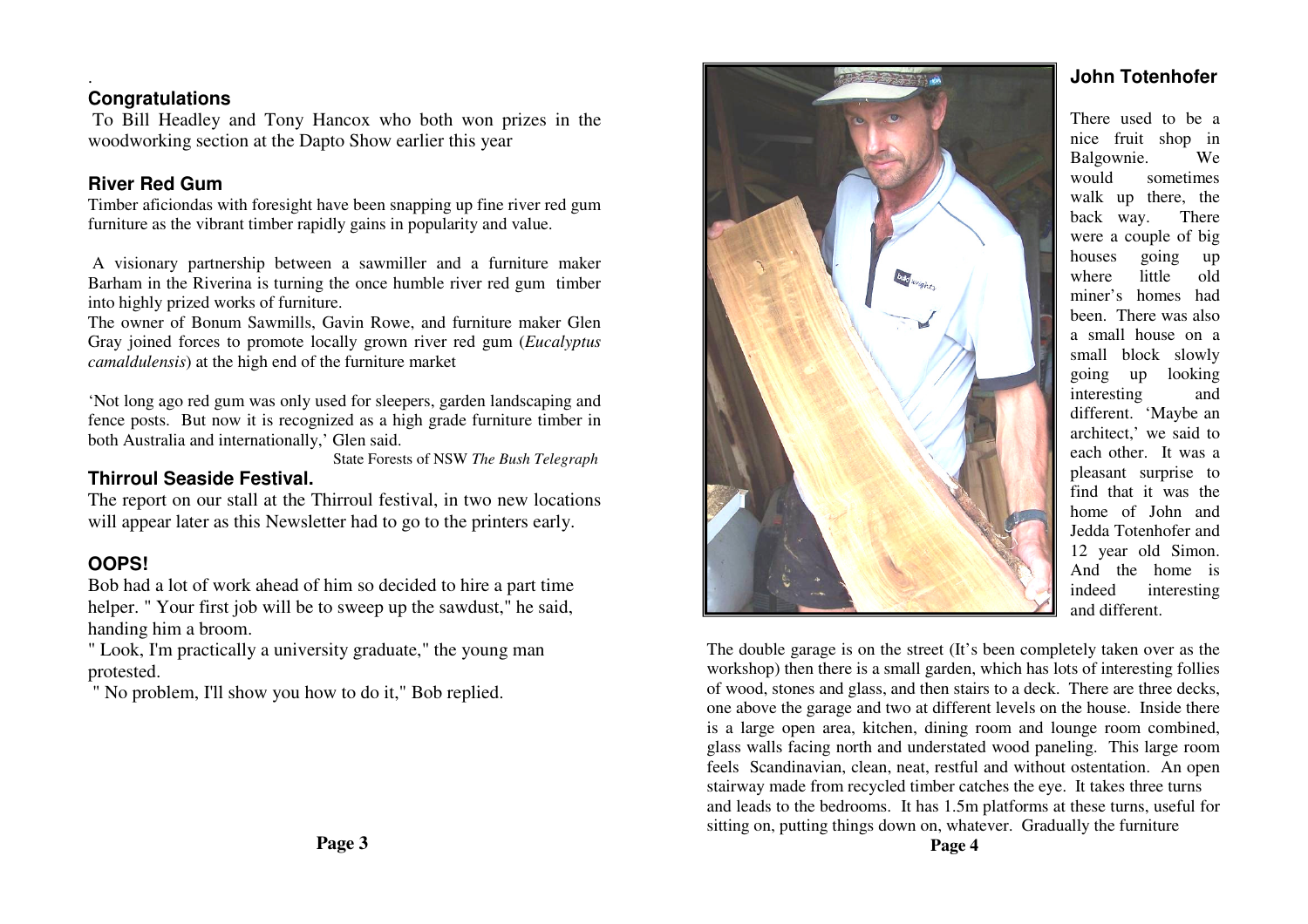catches your attention. The dining table is of slats, made from recycled wall studs of 6 or 8 different timbers and beautifully finished. There are a couple of cupboards, though calling them cupboards sounds pedestrian. They are works of art. The music cabinet John showed to the club last year, has curved sassafras doors with neat catches. Another has several doors of cedar and hoop pine opening to smaller compartments for family bits and pieces. The house is a testimony to John's interests and skill.

John's father had managed a saw mill at Batlow, but then moved to Blaxland where he had a hardware shop. With his wife, there were six girls and two boys in the family. Both parents taught their children to be independent. The young John was keen on woodwork and had a small shed at the back. He asked his mother how much sleep he needed a night. 'Eight hours!' John suggested that if he worked to midnight in his shed, he could sleep till 8am and then be dressed, have breakfast, and get to school by 9am. 'Would that be all right?' His mother thought that would be OK. So John did that, and on weekends and holidays worked in his father's shop.

He left home when he was 16, securing an apprenticeship with a stairmaker down this way. He lived with some Uni students. *Was your Dad sorry when you left ?* 'No. He wanted all his kids to make their own way.' John learnt a lot from his boss, though the relationship was fiery sometimes. He was Apprentice of the year often and after the third year went to WA for the Work Skills competition. After coming third in this competition, John thought he needed to learn more about building, so finished his apprenticeship with a builder. His new boss gave him a lot of freedom, and saw that he was competent, and left him to it to roam his own jobs. John finished his apprenticeship and then stayed on for a further 10 years. This was all good training for self employment.

While this was going on, John set about building his home in Balgownie. He worked at weekends, allowing himself two brief tea-breaks and a  $\frac{1}{2}$  hour for lunch, work until dark, or more. The house grew slowly but surely. He is a collector of timber and has stacks of it. He is passionate about timber; its colour, grain, strength, and finish.

He met Paul, a builder, and they agreed to go into business together, mostly home building, but some extensions. Initially there was just the two of them, with a \$40,000 limit on jobs they tendered for. That initial limit only lasted 6 months. They now have two apprentices and two tradesmen (previously their apprentices) working with them. John prefers to build architect designed homes: something with a bit of flair.

In the meantime too, he had met and married Jedda and Simon joined the family. Jedda is an Environmental Project Officer with the Council and often has to assess the impact of development on bushland and threatened species. Jedda sings in a small choir: folk, blues et al, plays piano, and she and Simon play and learn guitar. Simon goes to school at Smith Hill High School.

*And what do you do together?* 'We love the beach: surfing, surf kayaking, camping and bushwalking. The Illawarra is a great place to live'. Last year John took five weeks off and went sea-kayaking with a friend, up north from Fraser Island. 'I guess we covered about 40k a day and then would paddle in to a beach and camp at night.' *See any sharks ?* 'A few, and saw some beautiful whales too.'

 This man loves timber, and loves displaying its beauty, and enhancing its inner qualities. He believes that you should try to capture the beauty of the living tree in whatever you build.

#### **Woodchop**

 State Forests supplied logs of Silvertop ash for the woodchopping at the Royal Easter Show. The Silvertop ash was harvested from the State forests near Narooma on the south coast. The trees used in the competition were cut into 6 m logs. These logs were then cut into 8 to 10 blocks, and tagged to ensure that the timber used in each race came from the same tree, making a fair race. Thousands watched as the champion axemen competed in different events including underhand, standing block, tree felling and single and double handed saw. Also popular was the women's woodchop, first held in 2002.

State Forests of NSW *The Bush Telegraph*